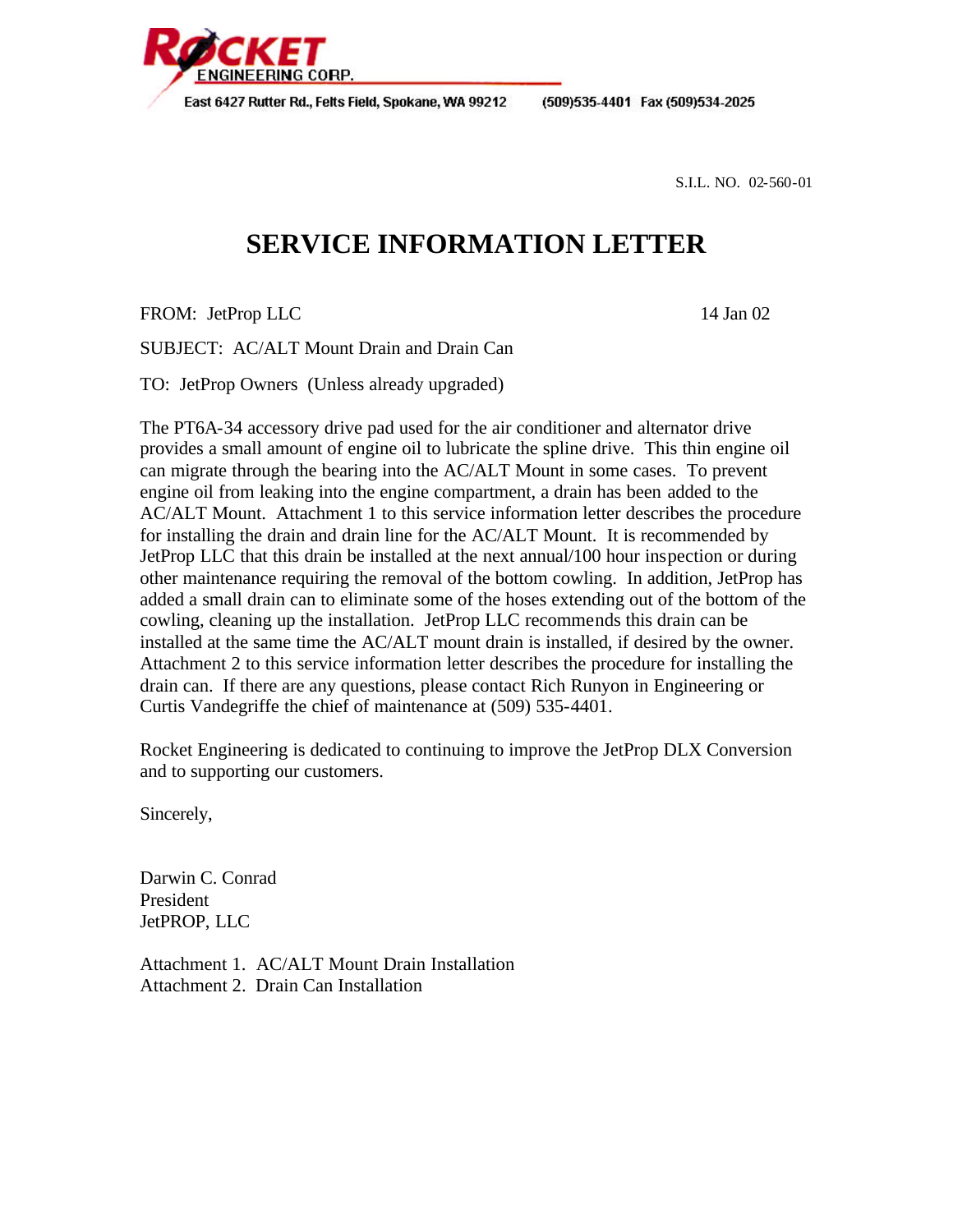## **Attachment 1 AC/ALT Mount Drain Installation**

- 1. Preparation.
	- a. Remove the top and bottom cowling.
	- b. Remove the generator access panel on the firewall.
	- c. Remove the oil cooler assembly to gain easy access to the bottom of the AC/ALT Mount.
	- d. Locate the drain hole at approximately the middle of the bottom of the AC/ALT housing as shown in Figure 2. Make sure the hole is located far enough away from the web on the bracket to allow room to drill the drain hole using a drill stop or the chuck of the drill as the stop.



**Figure 1-1. Preparation**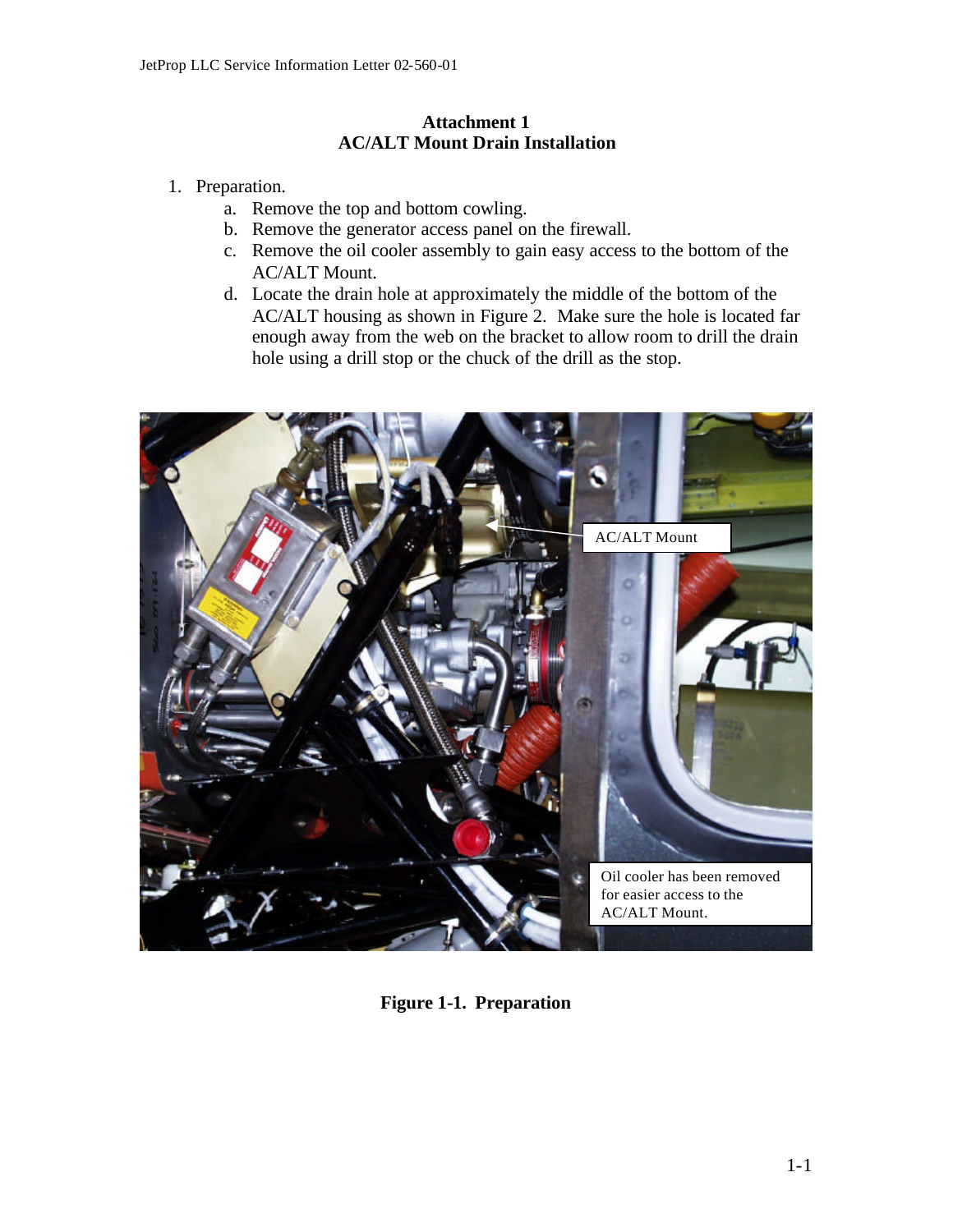- 2. Installation.
	- a. After locating the drain hole position, use a center punch and mark the location.



**Figure 1-2. Locate and Drill a Pilot Hole** 

- b. Drill a small pilot hole through the housing as shown in Figure 2. Use caution not to drill through the aluminum housing and into the drive shaft. There is approximately 1" of aluminum to drill through. There is approximately 0.3 " of space between the inner housing and the AC/ALT drive shaft. Set the maximum drill depth to 0.9" initially and increase incrementally by 0.1" until through the housing.
- c. Now use a letter "R" bit (.3390 diameter) and drill through the housing. Initially set the depth of the bit to 0.9" and incrementally increase by 0.1" until drilling through the housing as before.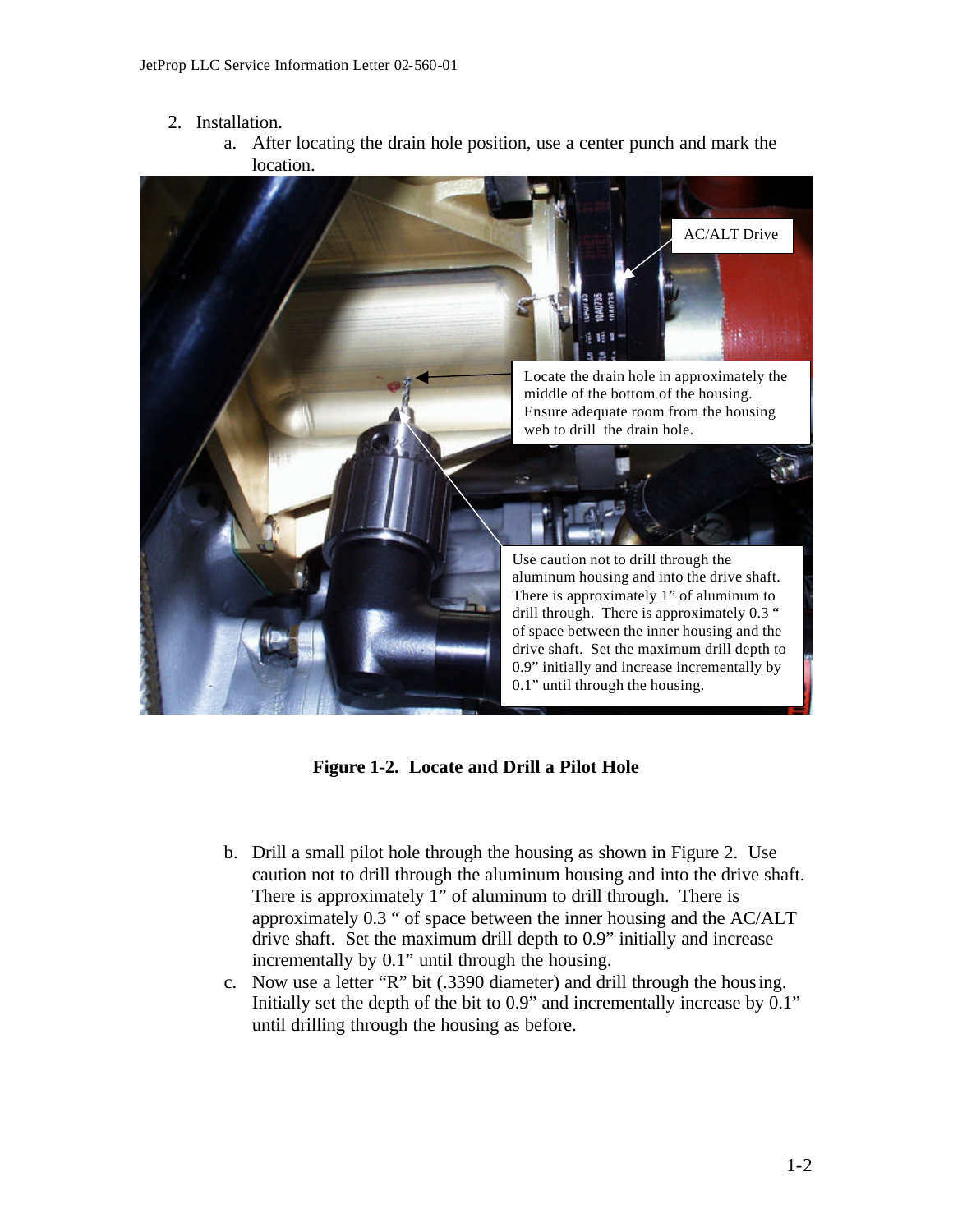

**Figure 1-3. Limit Drill Depth**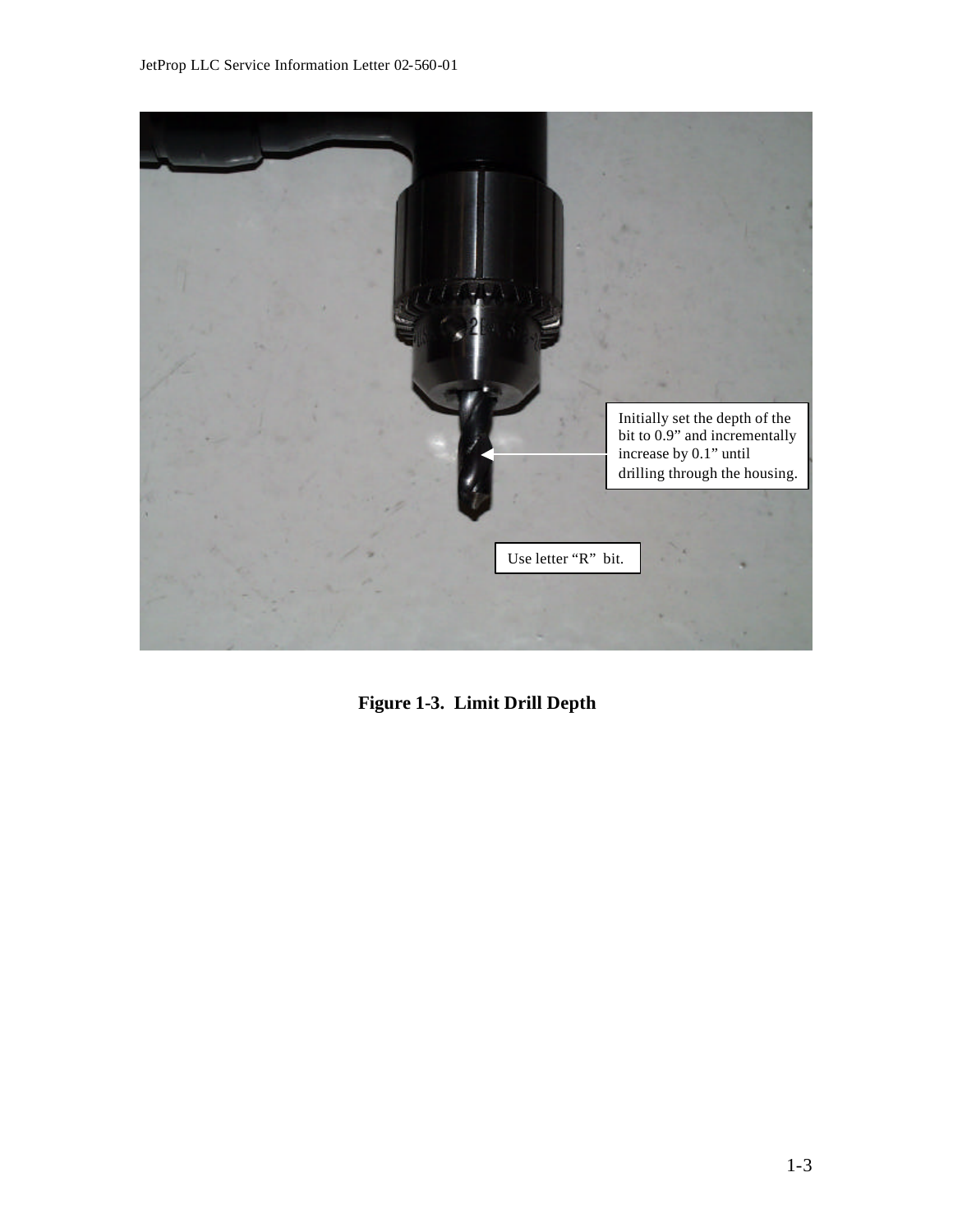

**Figure 1-4. Taping the Drain Hole**

- d. Use a vacuum to clean up metal chips and to suck the chips out of the AC/ALT Housing.
- e. Tap the drain hole using a 1/8 NPT pipe tap. Use A-9 lubricant or similar on the tap. Tap deep enough to allow the AN 816-4D fitting to be screwed in 3 turns by hand.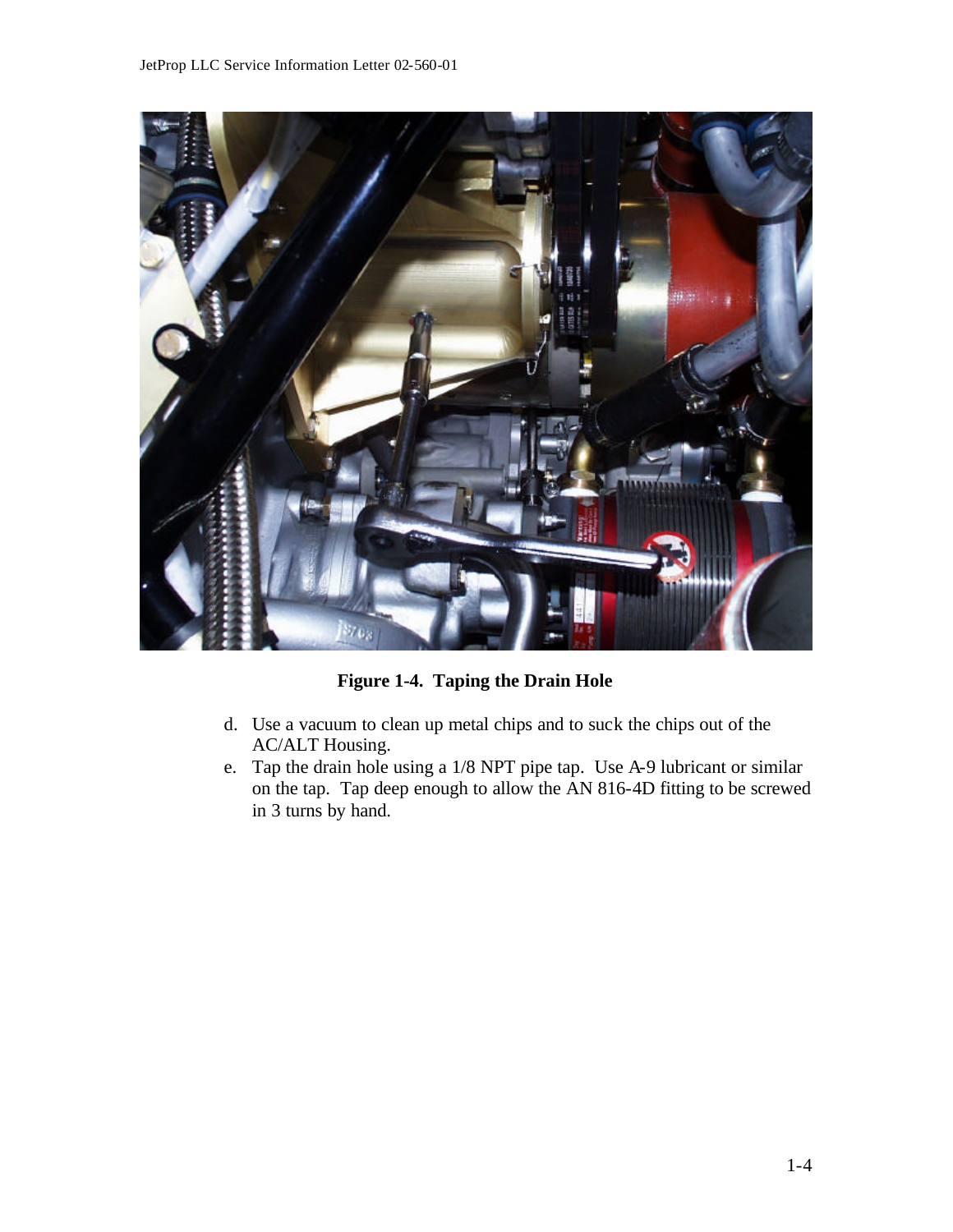

**Figure 1-5. Drain Line Installed**

- f. After taping the drain hole, use a vacuum to clean up metal shavings and to suck the shavings out of the AC/ALT Housing.
- g. Install the AN 816-4D fitting and the drain hose. Route the drain hose to the right side of the engine with the other drain hoses so that it exits the cowling and secure as necessary.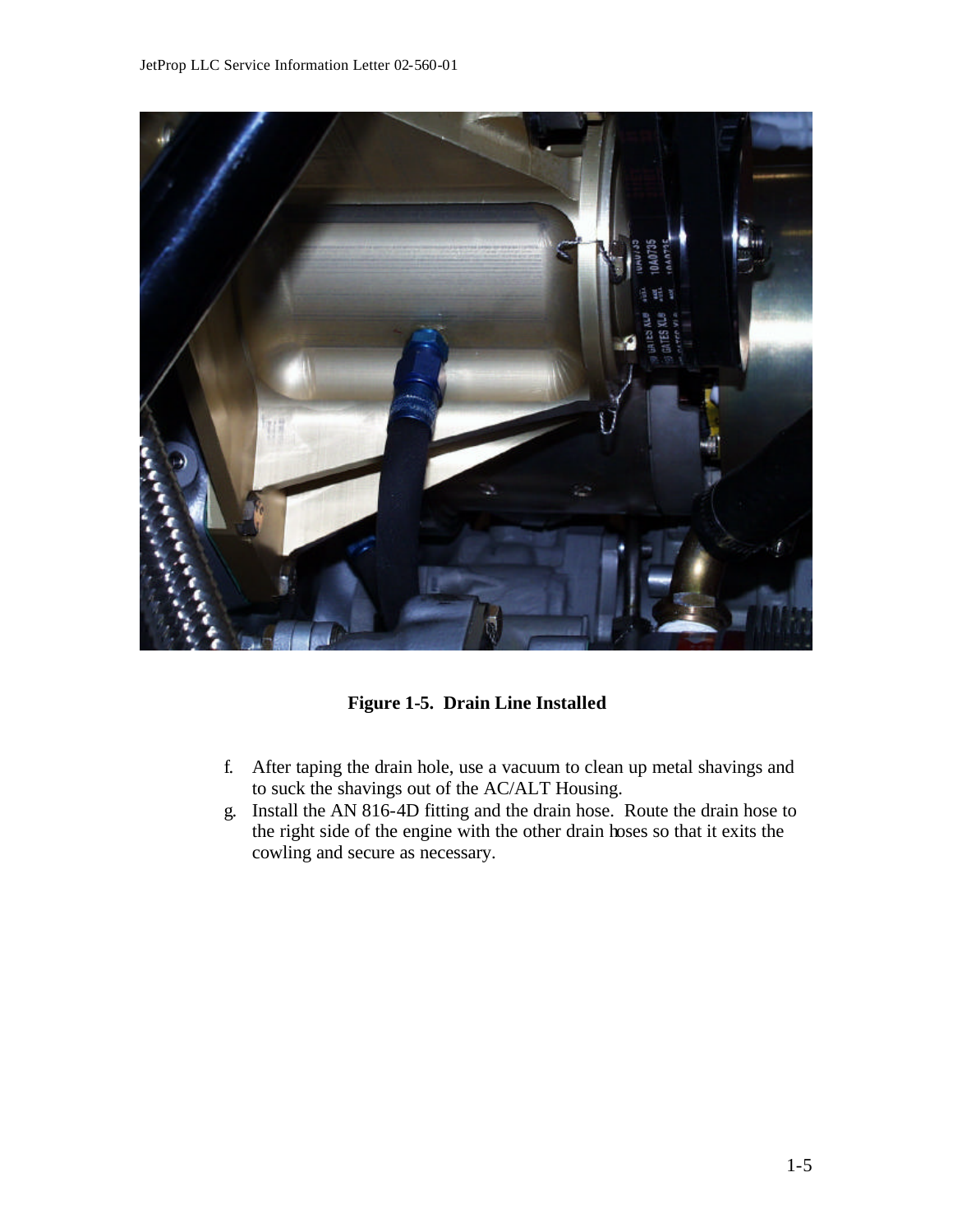## **Attachment 2 Drain Can Installation**

1. Figure 2-1 shows the installation of the drain can on the aircraft. The can is mounted to the lower EPA pump mounting bolt and to the nose gear door fr ame through an existing hole. A ¼' spacer may be needed on the top mounting point to get adequate clearance for the drain lines going into the top of the can.



Figure 2-1. Drain Can Installation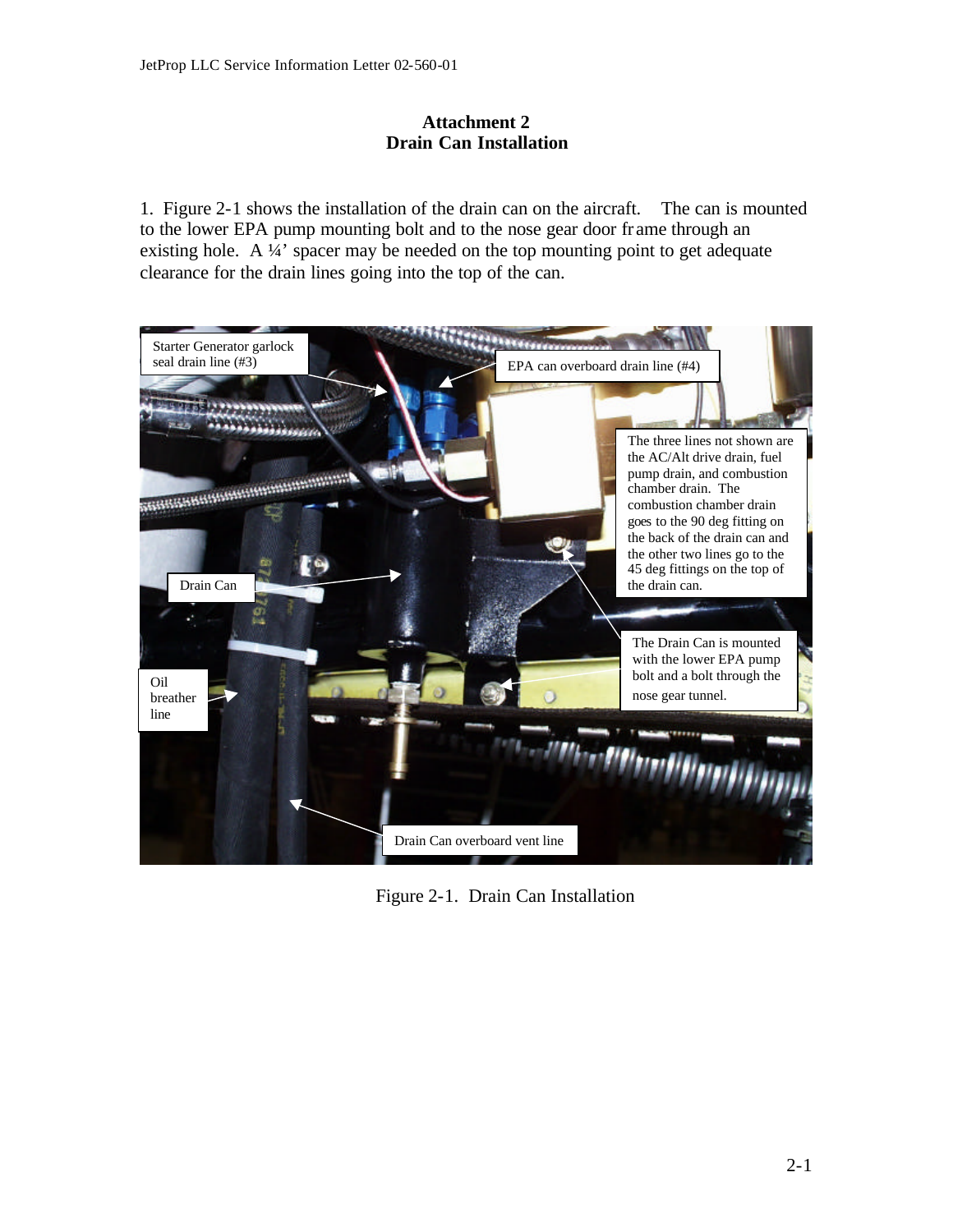2. Route the black rubber drain lines to the appropriate fitting on the drain can as shown in Figure 2-2. Cut the lines to the correct length and install an MS27404-3 or 4D fitting to each of the hoses. Connect the hoses to the appropriate fitting on the drain can.



Figure 2-2. Drain Can and Lines